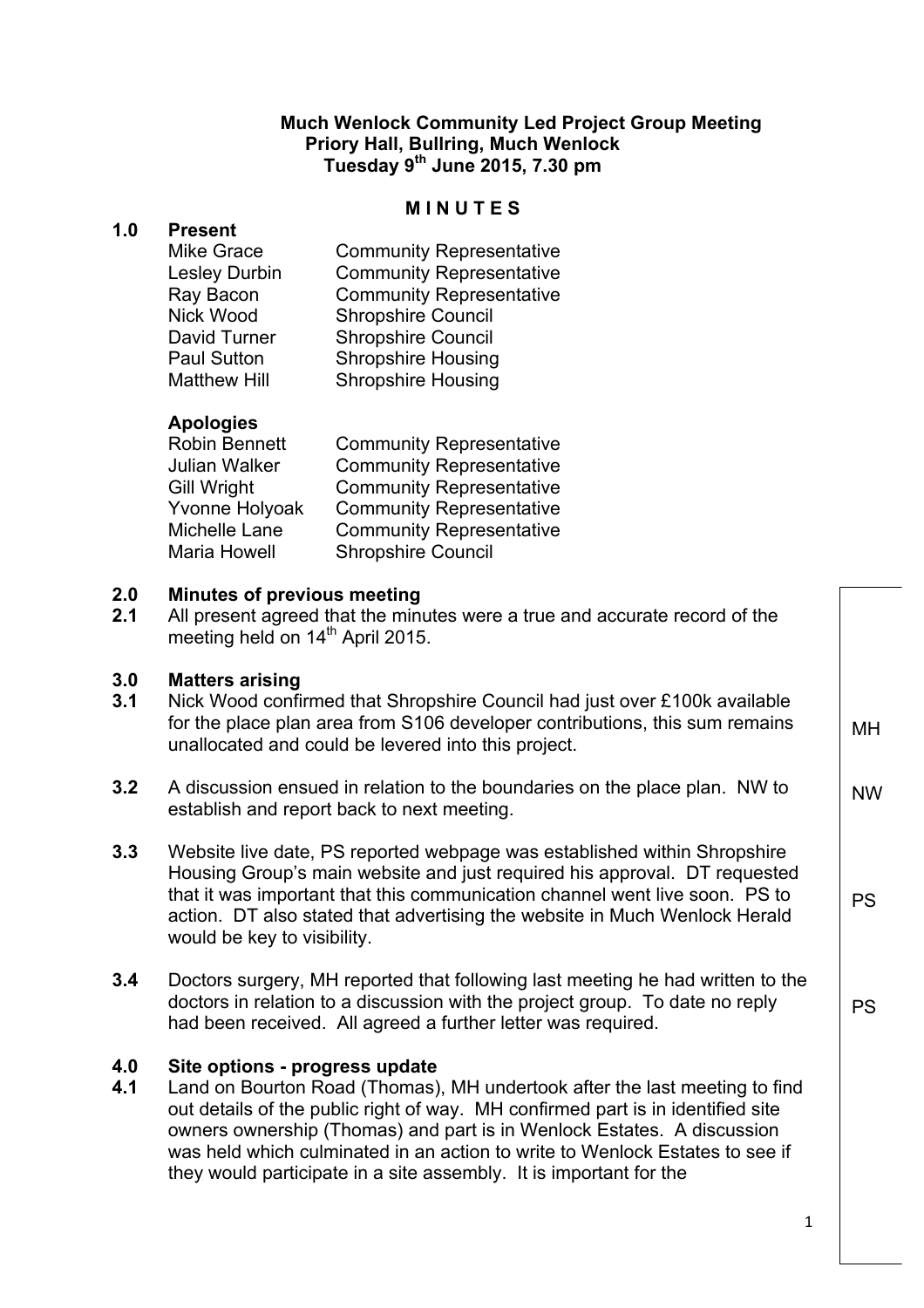|       | Estates. | Neighbourhood Plan that an audit trail of letters be established with Wenlock                                                                                                                                                                                                                                                                                                                                                                                                                                     |                 |
|-------|----------|-------------------------------------------------------------------------------------------------------------------------------------------------------------------------------------------------------------------------------------------------------------------------------------------------------------------------------------------------------------------------------------------------------------------------------------------------------------------------------------------------------------------|-----------------|
|       | Action   |                                                                                                                                                                                                                                                                                                                                                                                                                                                                                                                   |                 |
|       | 1)       | An electronic file be set up of all correspondence with Wenlock Estates<br>within SHG file structure so all correspondence is easily recovered.<br>This includes scanned letters received from Wenlock Estates.                                                                                                                                                                                                                                                                                                   | MН              |
|       | 2)       | A letter be sent to Wenlock Estates referring to previous<br>correspondence and enquiring whether they would entertain<br>discussions about site assembly.                                                                                                                                                                                                                                                                                                                                                        | МH              |
| 4.2.1 |          | Land adjacent Oakfield Park (Milner). MH informed group that he had met<br>with the Milner Bros, explained the process and aims and ambitions of the<br>group. The meeting was productive, leading to a heads of terms document<br>being sent to the Milner Bros based on broad agreed principles established at<br>the meeting. MH confirmed the heads of terms had not yet been returned but<br>this was not a concern and was confident that a land deal and option<br>could be concluded.                     | MH              |
| 4.2.2 | forward. | MH briefed on conversations the team had held with Shropshire Council<br>Highways and drainage. Dave Edwards was no longer responsible for Much<br>Wenlock. DT was surprised about this and would enquire with Mal Price. MH<br>would continue to chase but sufficient engagement of other Shropshire<br>Council staff had been forthcoming to allow a design principle to move                                                                                                                                   | <b>DT</b><br>MH |
| 4.2.3 |          | MH circulated an indicative layout based on passivhaus principles. The plan<br>was discussed and agreed that the general layout is in an acceptable format<br>to provide to Milners and to enable a consultation process to begin.                                                                                                                                                                                                                                                                                |                 |
|       |          | 4.2.3 The group viewed any drainage solution to be potentially contagious, so<br>careful thought design and communication considerations need to be<br>established prior to any public consultation as Much Wenlock's drainage is<br>fraught with issues.                                                                                                                                                                                                                                                         | PS/<br>MН       |
| 4.2.4 |          | MH circulated the selected architects, Archihaus concept proposals in<br>Kingstone, Herefordshire to show the style and difference of architectural<br>appearance of adopting passivhaus. All agreed that adoption of this approach<br>will lead to a contemporary style. LD to forward MH Much Wenlock's design<br>statement so Archihaus are building into designs the Much Wenlock pallet of<br>materials. DT advised that Much Wenlock Civic Society were supportive of<br>the Neighbourhood Plans ambitions. | <b>LD</b>       |
| 4.2.5 |          | MG asked for an agreed timeline to be established so there was a clear<br>opportunity to engage Much Wenlock Town Council. Detailed below is the<br>agreed timeline (this has been agreed post meeting via the issue and<br>agreement of the draft minutes to those present).                                                                                                                                                                                                                                     |                 |
|       |          |                                                                                                                                                                                                                                                                                                                                                                                                                                                                                                                   |                 |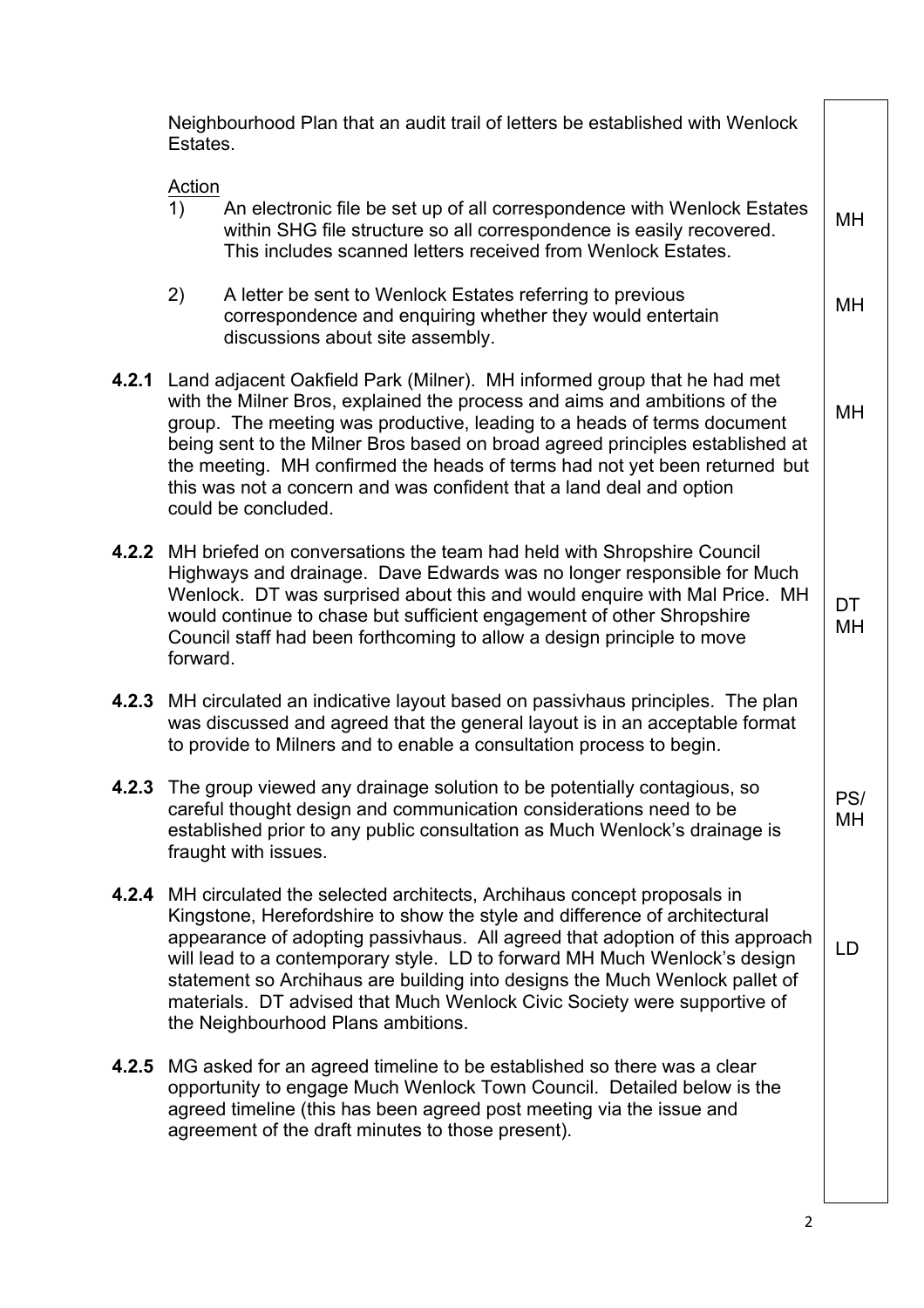Website go live - end June 2015 ↓ SHG to draft a1 size story board of progress to date, branded with Neighbourhood Plan delivery ↓ Project Board meet on 21/07/15 to sign off/amend story board and discuss approach to Much Wenlock Town Council ↓ SHG commission the printing of the story board ↓ DT and MG raise awareness with Much Wenlock Town Council ↓ SHG sign option on land with Milners ↓ Next Project Group Meeting 01/09/15 with invite to Much Wenlock Town Councillors to be presented story board ↓ 03/09/15 MG and DT present outcome of 01/09/15 meeting to formal Much Wenlock Town Council ↓ Co hosted SHG/Much Wenlock Town Council design workshops - possibly 2 days held over a weekend in October 2015 ↓ Concept scheme drawn up and submitted to Project Group/SHG Board for approval - November 2015 ↓ Detailed scheme worked up ↓ Public consultation - January 2016 ↓ Amendments to design ↓ Project Board/SHG Board approve submission of planning application February 2016 ↓ Planning approval received (deemed to grant decision) - May 2016 ↓ Judicial Review Period/S106 issue and final planning approval received - July 2016 ↓ Contractor procurement June - August 2016 ↓ Contractor lead in and enablement ↓ Start on site - November 2016 ↓ Build ↓ Completion - November 2017